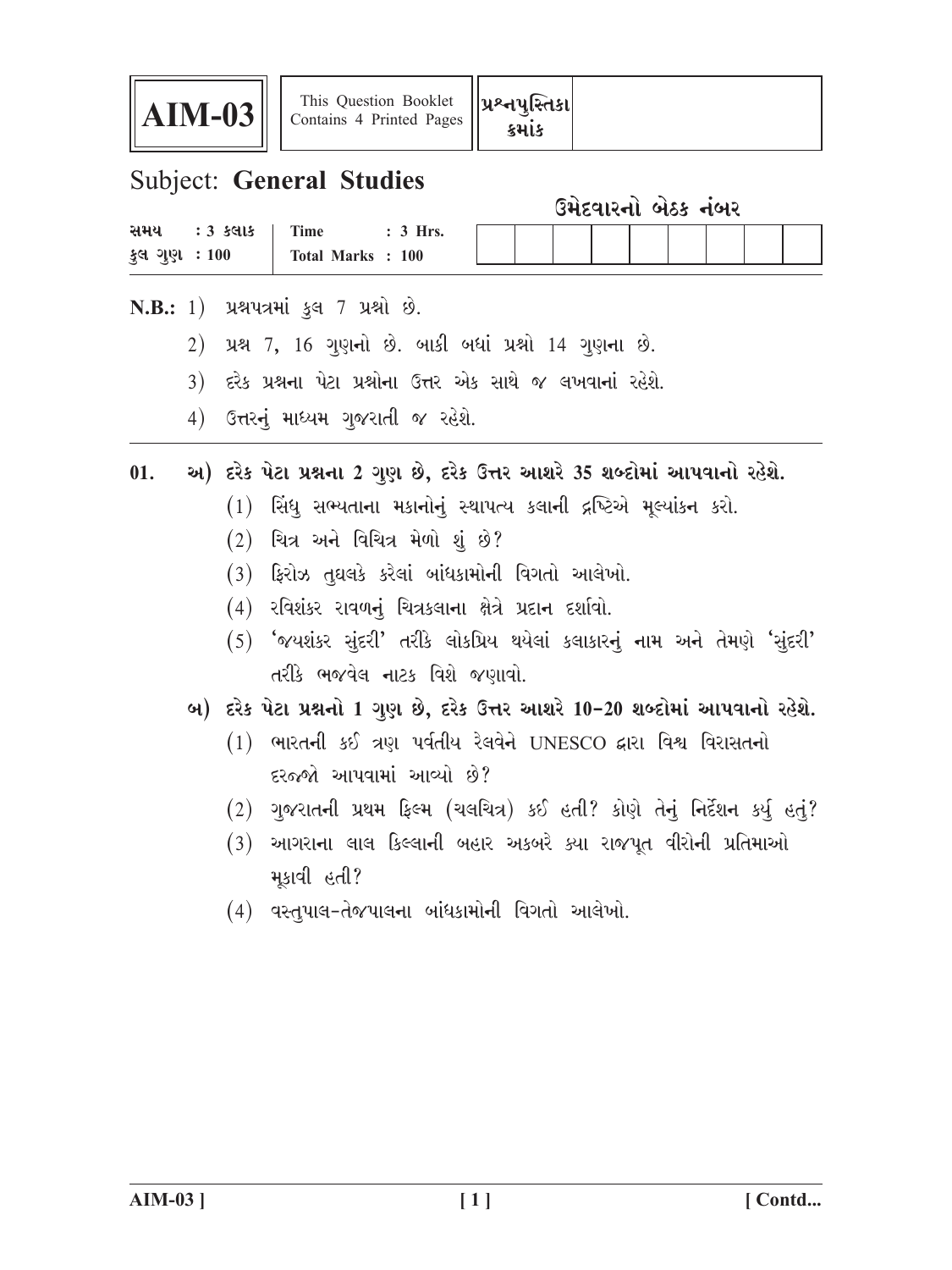- અ) નીચે દર્શાવેલ પેટા પ્રશ્નના 3 ગુણ છે, જેનો ઉત્તર આશરે 50 શબ્દોમાં આપવાનો  $02.$ રહેશે.
	- $(1)$  લોથલના મુખ્ય લક્ષણો જણાવો.
	- બ) દરેક પેટા પ્રશ્નના 2 ગુણ છે, દરેક ઉત્તર આશરે 35 શબ્દોમાં આપવાનો રહેશે.
		- $(1)$  દીન-એ-ઈલાહી શંછે?
		- $(2)$  શિવાજીની ધાર્મિક નીતિ તપાસો
	- ક) દરેક પેટા પ્રશ્નનો 1 ગુણ છે, દરેક ઉત્તર આશરે 10-20 શબ્દોમાં આપવાનો રહેશે.
		- (1) મેગેસ્થનીસના "ઈંડિકા" ગ્રંથમાં દર્શાવ્યા પ્રમાણે પાટલિપૂત્રના નગર વહીવટની માહિતી આપો
		- $(2)$  મોઢેરાના સૂર્યમંદિર વિશે તમે શું જાણો છો?
		- (3) જૂનાગઢના ત્રિલેખ નામના શિલાલેખમાંથી ભારતના ઈતિહાસ વિશે શી માહિતી પ્રાપ્ત થાય છે?
		- $(4)$  ખિલાફત આંદોલનનો મુખ્ય હેતુ શો હતો?
		- $(5)$  'હર્ષચરિત્ર' શું છે?
		- $(6)$  1857 ના વિપ્લવમાં ગુજરાતમાં ક્યાં અને કોણે સક્રિય ભાગ ભજવ્યો હતો?
		- (7) લોર્ડ લિટન તેના ક્યા કાર્યોને લીધે પ્રજામાં અપ્રિય બન્યો હતો?
- અ) દરેક પેટા પ્રશ્નના 2 ગુણ છે, દરેક ઉત્તર આશરે 35 શબ્દોમાં આપવાનો રહેશે.  $3<sub>1</sub>$ 
	- (1) સુંદરવન ડેલ્ટા પ્રદેશનાં નિર્માણ માટેના ભૌગોલિક કારણો આપો.
	- (2) ગુજરાતમાં મીઠાના ઉત્પાદન માટેની અનૂકૂળ ભૌગોલિક પરિસ્થિતિઓ સમજાવો.
	- (3) ક્ષારીકરણ એટલે શું? તેનાથી ગુજરાતનાં સૌથી વધુ અસરગ્રસ્ત વિસ્તારો ક્યા  $\hat{8}$ ?
	- (4) બાળ મૃત્ય દર સમજાવો.
	- બ) દરેક પેટા પ્રશ્નનો 1 ગુણ છે, દરેક ઉત્તર આશરે 10-20 શબ્દોમાં આપવાનો રહેશે.
		- (1) ગુજરાતના કયા શહેરો સ્માર્ટ સિટી તરીકે વિકસિત કરવા પસંદ થયા છે અને તેના વિકાસના ક્યા મુદ્દાઓ ઉપર ધ્યાન અપાયું છે?
		- $(2)$  પશ્ચિમી વિક્ષોભ એટલે શં?
		- (3) ભારતના ક્યા પ્રાકૃતિક પ્રદેશો ભૂકંપથી અસરગ્રસ્ત છે? શા માટે?
		- $(4)$  ગુજરાતમાં સૌથી લાંબી નદી કઈ છે અને તેની લંબાઈ કેટલી છે?
		- (5) મેન્ગ્રુવ જંગલોની પ્રચુરતા ક્યાં હોય છે? શા માટે?
		- (6) Tsangpo (સાંગ્પો) ભારતમાં ક્યા નામથી ઓળખાય છે? તે ક્યાંથી ઉદ્દભવે  $592$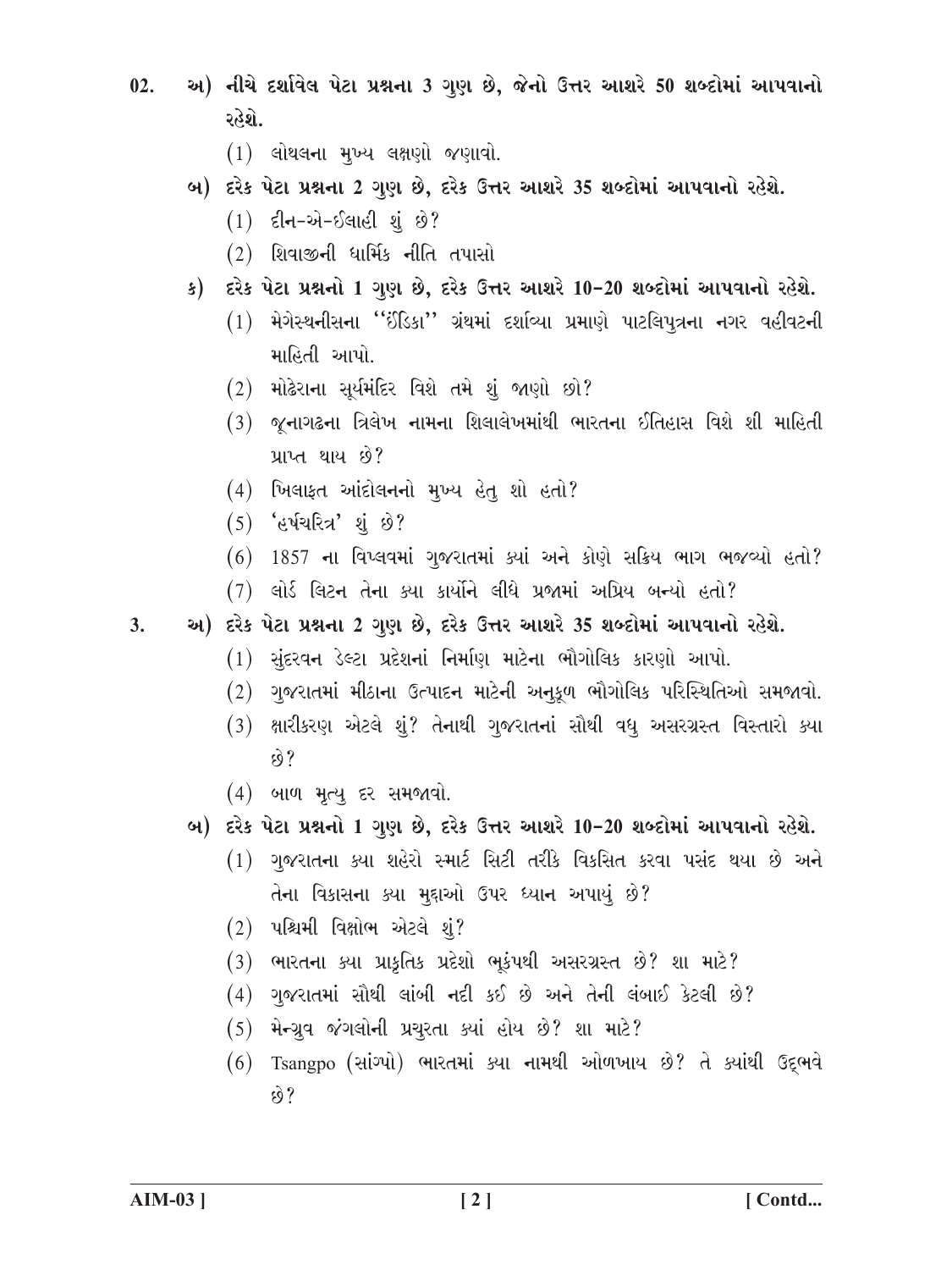અ) દરેક પેટા પ્રશ્નના 2 ગુણ છે, દરેક ઉત્તર આશરે 35 શબ્દોમાં આપવાનો રહેશે.  $\overline{4}$ .

- (1) આંતરરાષ્ટ્રીય નાણાં ભંડોળ (IMF) ના મુખ્ય કાર્યો વિશે નોંધ લખો.
- (2) નાણાંન અવમૂલ્યન (Devaluation) શા માટે કરવામાં આવે છે?
- (3) વેન્ચર કેપિટલ (Venture Capital) ની વ્યાખ્યા આપો.
- (4) ભારતમાં ગરીબી રેખા અંગે ચર્ચા કરો.
- (5) तृतिथक क्षेत्र (Tertiary Sector) એटલे शुं?
- બ) દરેક પેટા પ્રશ્નનો 1 ગુણ છે, દરેક ઉત્તર આશરે 10-20 શબ્દોમાં આપવાનો રહેશે.
	- $(1)$  परोक्ष ५२ (Indirect Tax) शृं छे?
	- $(2)$  આર્થિક વિકાસના ભાગરૂપે માનવીય વિકાસ ઉપર શા માટે ભાર મૂકવામાં આવે  $69?$
	- (3) ભારતમાં રસાયણોની આયાત-નિકાસ કરતું એકમાત્ર બંદર ક્યું છે?
	- (4) IFAD વિશે તમે શું જાણો છો?
- અ) દરેક પેટા પ્રશ્નના 3 ગુણ છે, દરેકનો ઉત્તર આશરે 50 શબ્દોમાં આપવાનો રહેશે. 5.
	- $(1)$  બંધારણના અનચ્છેદ 19નું શું મહત્ત્વ છે?
	- (2) ભારતના બંધારણમાં મળભત અધિકારોના રક્ષણ માટે કઈ જોગવાઈઓ છે તે જણાવો.
	- બ) દરેક પેટા પ્રશ્નના 2 ગુણ છે, દરેક ઉત્તર આશરે 35 શબ્દોમાં આપવાનો રહેશે.
		- $(1)$  બંધારણના અનચ્છેદ 243D ની શું જોગવાઈઓ છે?
		- $(2)$  કેશવાનંદ ભારતી ચૂકાદો શું છે?
		- (3) ભારતના રાષ્ટ્રપતિ પાસે રહેલ 'પોકેટ વીટો' શું છે?
	- ક) દરેક પેદા પ્રશ્નનો 1 ગુણ છે, દરેકનો ઉત્તર આશરે 10-20 શબ્દોમાં આપો.
		- (1) મહાભિયોગ (Impeachment) એટલે શું?
		- $(2)$  બંધારણની કલમ 356ની અગત્યતા શું છે?
- અ) દરેક પ્રશ્નના 2 ગુણ છે, દરેકનો ઉત્તર આશરે 35 શબ્દોમાં આપવાનો રહેશે. 6.
	- $(1)$  જૈવિક બળતણ અને અશ્મિકૃત બળતણના પ્રકારો આપી, બંને વચ્ચેની ભિન્નતા જણાવો.
	- $(2)$  હવામાન અને આબોહવાની વ્યાખ્યા આપી, મુખ્ય ભિન્નતાઓ જણાવો.
	- (3) ભવન (BHUVAN) વિશે આપ શું જાણો છો? તેના ફાયદા આપો.
	- બ) દરેક પેટા પ્રશ્નનો 1 ગુણ છે, દરેકનો ઉત્તર આશરે 10-20 શબ્દોમાં આપો.
		- $(1)$  ERNET  $\dot{a}$   $\dot{\vartheta}$ ?
		- (2) હિમાદ્રિ (HIMADRI) મથક ક્યાં આવેલ છે? તેની ઉપયોગિતા શું છે?
		- $(3)$  રેડિયો કાર્બન ડેટીંગ એટલે શું?